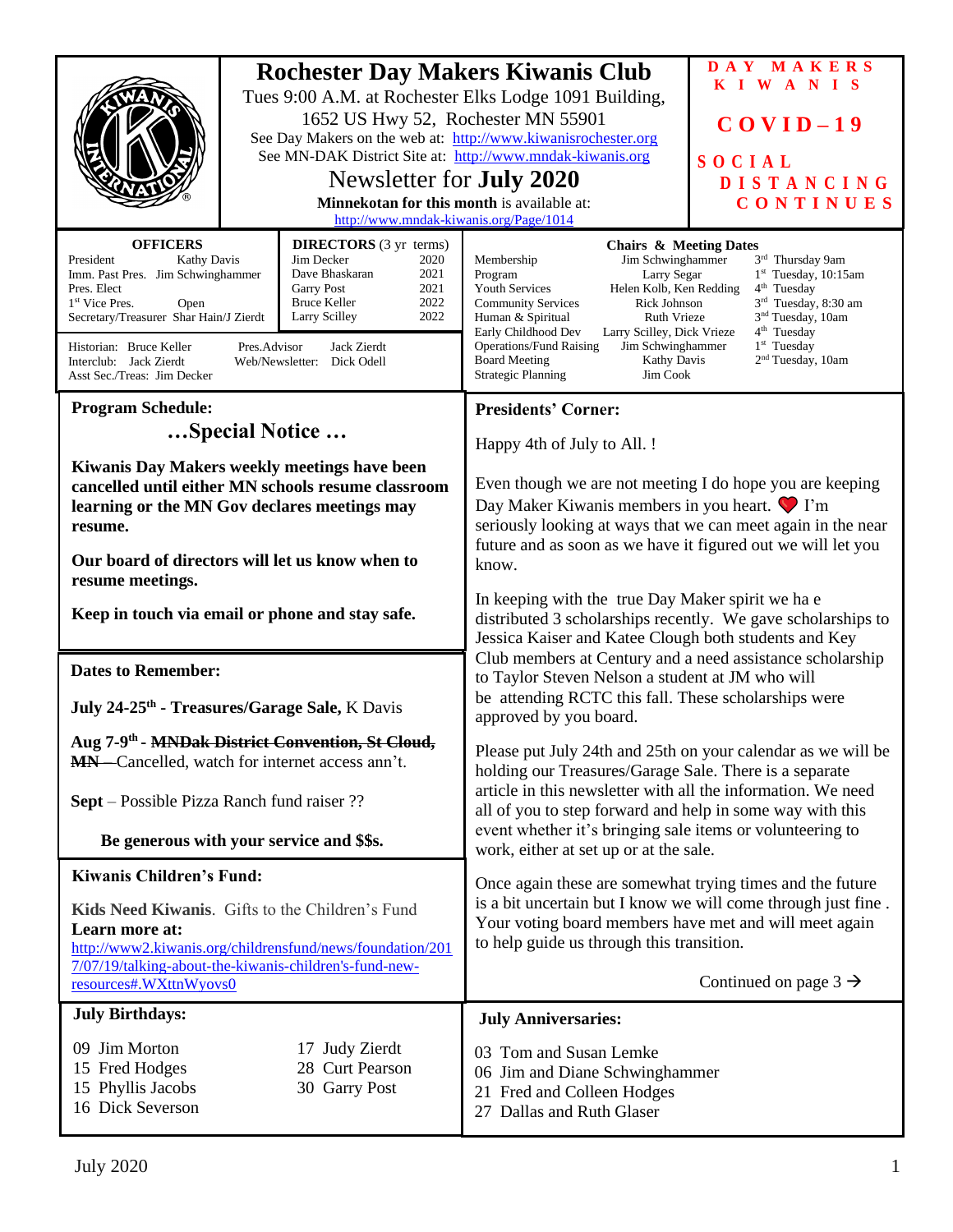| Treasurer's Report - 06/30/2020<br><b>Bank Balance 05/31/2020:</b>        | \$24,150.60                             |
|---------------------------------------------------------------------------|-----------------------------------------|
| <b>Administrative Account:</b><br>Service Account:<br>Charitable Account: | \$6,767.47<br>\$12,036.39<br>\$5,346.74 |
| <b>K Dollars Collected:</b>                                               | 650.00                                  |

**AS OF JUNE 30, 2020** Total Membership 51

## Members that have resigned –

- Jean Dunn at end of January;
- Merlin Jeche, (02/11/2020, has since Passed Away);
- Judy Lien at the end of March

**Jack Zierdt,** Treasurer

## **Kiwanis News (June 16th issue):**

## **Newborn deaths from tetanus continue to fall….**

The world has seen an 85% reduction in newborn deaths from tetanus during the past 18 years, including a 57% drop since Kiwanis joined [UNICEF i](https://www.unicefusa.org/)n the fight against maternal and neonatal tetanus in 2010, according to a new report by the World Health Organization.



[https://www.kiwanis.org/news/newsitem/news/newsitem](https://www.kiwanis.org/news/newsitem/news/newsitem/newborn-deaths-from-tetanus-continue-to-fall) [/newborn-deaths-from-tetanus-continue-to-fall](https://www.kiwanis.org/news/newsitem/news/newsitem/newborn-deaths-from-tetanus-continue-to-fall)

I say … thank you to all Kiwanis Day Makers who participated in making our M/NT "Model Club" funding commitment.

**Dick Odell**

**Secretary Report:** Tuesday 06/09/2020

The board meeting was called to order at 10:45 AM at Kathy Davis's home on her deck at 10:45 AM. The following, voting eligible, Board Members were present: Kathy Davis; Dave Bhaskaran; Garry Post; Jim Schwinghammer; Jim Cook; Bruce Keller; Larry Scilley and Jack Zierdt.

The Treasurer's Report was accepted as printed and handed out. Discussion on dues was held with a summary of the present quarter as we still need to collect from 6 members. Following this information, we discussed our dues for the next quarter  $-$  Do we collect and if so, how much?

With no meetings from mid-March through July, we have not had to pay rent to the Elks of \$65.00 per week. We will have missed 20 meetings through July for a total of \$1,300.00 saved. After much discussion of prorating or cancelling the dues fee for July – August – September, Garry Post moved, and Jim Cook seconded the motion that we continue to collect our normal dues from each member. We will explain to our members that we have lost fund raising dollars and the savings will be put toward our fund raising (scholarship) fund**. Motion Approved**

We will be awarding Scholarships for Century High School Key Club (2@\$1,000) to the following graduates:

- Jessica Kaiser (Winona State University)
- Katee Clough (MN State University Mankato)

Garry Post will make contact with the individual that he had supplied an application for one of the \$500.00 scholarships to see if they will be applying. We will award this scholarship, as well, if we get an application. Since the board meeting, Garry did get an application from Taylor Steven Nelson, a JM graduate, for a need's scholarship. Because he was the only applicant for one of the \$500 scholarships, and the need that he showed plus his leadership abilities and determination, the board decided, by electronic vote, to award him both of the \$500 awards to attend RCTC for a total of a \$1,000 scholarship.

Dave Bhaskaran moved, and Jim Cook seconded the motion that the Day Makers officers for 2020 – 2021 be approved as follows: Motion Approved

• President - Kathy Davis

**i**

- Secretary/Treasurer Jack Zierdt
- Board Director Jim Decker
- $(2023 \text{Vice President} \text{President Elect} \text{President})$ 2021-2022??

Continued on page  $4 \rightarrow$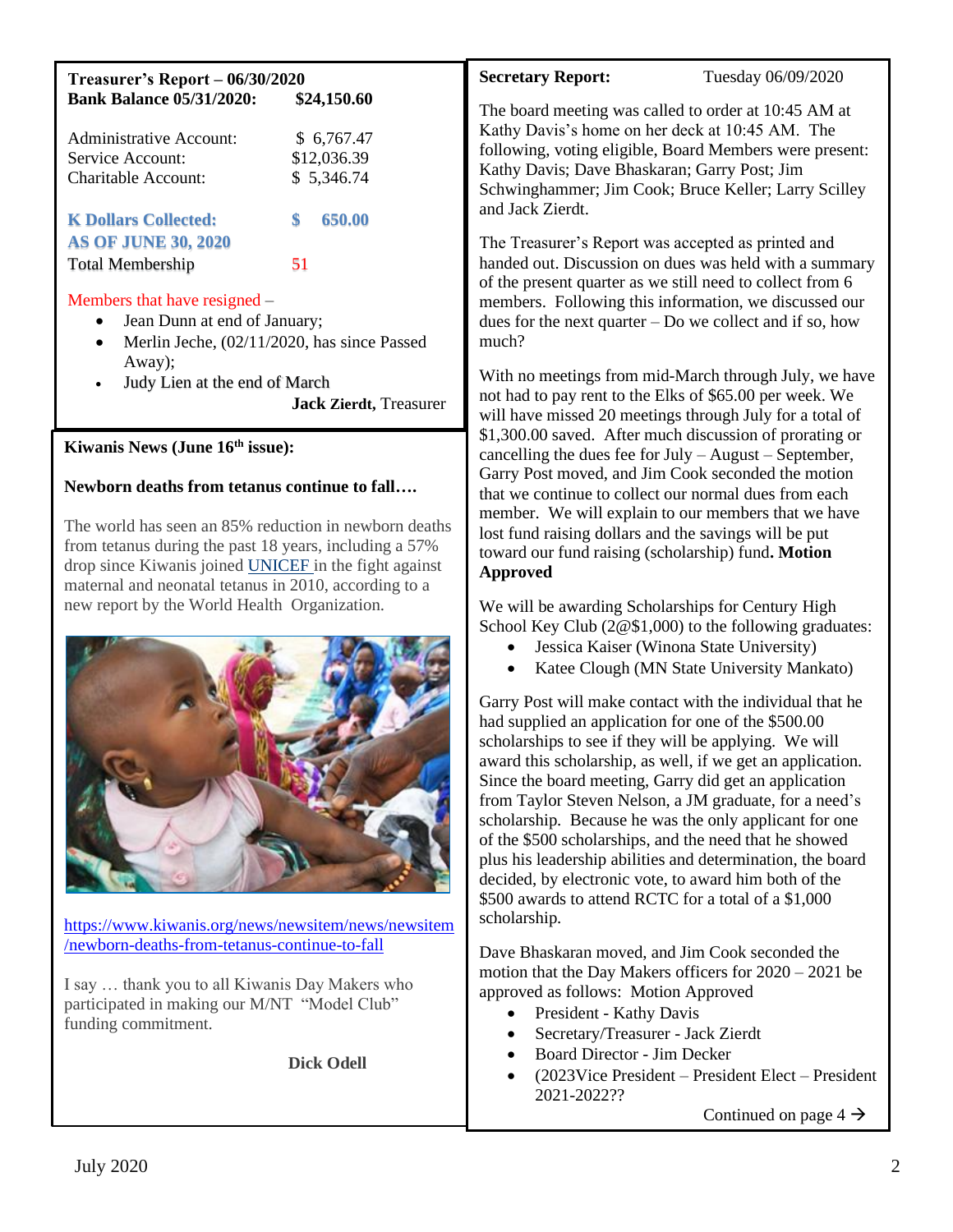| <b>Kiwanis Day Makers Club Dues:</b>                                                                                                                                                                                                                                                                                                                                                                     | <b>Kiwanis DM Garage Sale:</b><br>July $24 - 25$ th                                                                                                                                                                                                                                                                                                                                                                                                                                                                                                                                                                                                                                                                                                                                                               |  |
|----------------------------------------------------------------------------------------------------------------------------------------------------------------------------------------------------------------------------------------------------------------------------------------------------------------------------------------------------------------------------------------------------------|-------------------------------------------------------------------------------------------------------------------------------------------------------------------------------------------------------------------------------------------------------------------------------------------------------------------------------------------------------------------------------------------------------------------------------------------------------------------------------------------------------------------------------------------------------------------------------------------------------------------------------------------------------------------------------------------------------------------------------------------------------------------------------------------------------------------|--|
| July is the beginning of the $4th$ quarter of the Kiwanis<br>year. Therefore, the 4th quarter (July, Aug, Sept) dues<br>are now payable. Please send your check for the 4 <sup>th</sup><br>quarter dues to Jack.                                                                                                                                                                                         | I hope you have been saving your good used rummage<br>sale items as our club will be holding a Treasures/ Garage<br>Sale on July 24th and 25th.                                                                                                                                                                                                                                                                                                                                                                                                                                                                                                                                                                                                                                                                   |  |
| Some of you still owe for the $3rd$ quarter of the Kiwanis<br>year so please send those dues in as well. If you aren't<br>sure if you paid your 3 <sup>rd</sup> quarter dues, please feel free<br>to contact Jack.                                                                                                                                                                                       | The sale will be at my house, 2220 Valkyrie Dr NW. The<br>times will be July 24th from 4-7:30 pm and July 25th<br>from 8- noon. Set up will 9-noon on July 24th. If you<br>need to drop off items earlier, just call me. 269-7287.                                                                                                                                                                                                                                                                                                                                                                                                                                                                                                                                                                                |  |
| The dues are as follows: Regular Membership \$45.00<br>@quarter; Spouse Membership \$25.00 @quarter and<br>Life Membership \$35.00 @quarter.                                                                                                                                                                                                                                                             | We are not doing clothes or electronic items.<br>I will be sending out a sign up scheduling sheet later.<br>Questions?                                                                                                                                                                                                                                                                                                                                                                                                                                                                                                                                                                                                                                                                                            |  |
| And do not worry, Social Distancing may be<br>maintained for home deliveries                                                                                                                                                                                                                                                                                                                             | Kathy Davis 269-7287                                                                                                                                                                                                                                                                                                                                                                                                                                                                                                                                                                                                                                                                                                                                                                                              |  |
| <b>Jack Zierdt</b><br><b>DM</b> Treasurer                                                                                                                                                                                                                                                                                                                                                                | <b>President's Corner:</b><br>Continued from page 1<br>If you have questions please contact us and we will try to<br>answer your question to the best of our ability.<br>I hope you all are enjoying your summer. Have a fun 4th<br>of July!! $\bigcirc$ us<br><b>Kathy Davis</b><br>President                                                                                                                                                                                                                                                                                                                                                                                                                                                                                                                    |  |
| YouTube.com<br><b>Social Distancing Maintained:</b>                                                                                                                                                                                                                                                                                                                                                      | <b>Shelter-In-Place and Distance Learning:</b><br>Humor                                                                                                                                                                                                                                                                                                                                                                                                                                                                                                                                                                                                                                                                                                                                                           |  |
| Our churches are quickly figuring how to maintain<br>social distancing by using internet products like Zoom<br>or YouTube.com web services to handle church<br>services. Pick your church and tune in.<br>Kiwanis Day Makers Larry Scilley shared his handbell<br>ringing skills this weekend via CUMC YouTube.<br>日本川上<br><b>22.0 0 0 0 0 0</b><br>Same piece as our Holiday Party. Nicely done, Larry. | Appropriate analogy: "The curve is flattening so we can<br>start lifting restrictions now" $=$ "The parachute has slowed<br>our rate of descent, so we can take it off now".<br>Never in a million years could I have imagined I would go<br>up to a bank teller wearing a mask and ask for money.<br>Okay, the schools are closed. So do we drop the kids off<br>at the teacher's house or what?<br>For the second part of this quarantine do we have to stay<br>with the same family or will they relocate us? Asking for<br>myself<br>Coronavirus has turned us all into dogs. We wander<br>around the house looking for food. We get told "No" if<br>we get too close to strangers and we get really excited<br>about going for walks and car rides.<br>The dumbest thing I've ever bought was a 2020 planner |  |
| <b>Dick Odell</b>                                                                                                                                                                                                                                                                                                                                                                                        |                                                                                                                                                                                                                                                                                                                                                                                                                                                                                                                                                                                                                                                                                                                                                                                                                   |  |